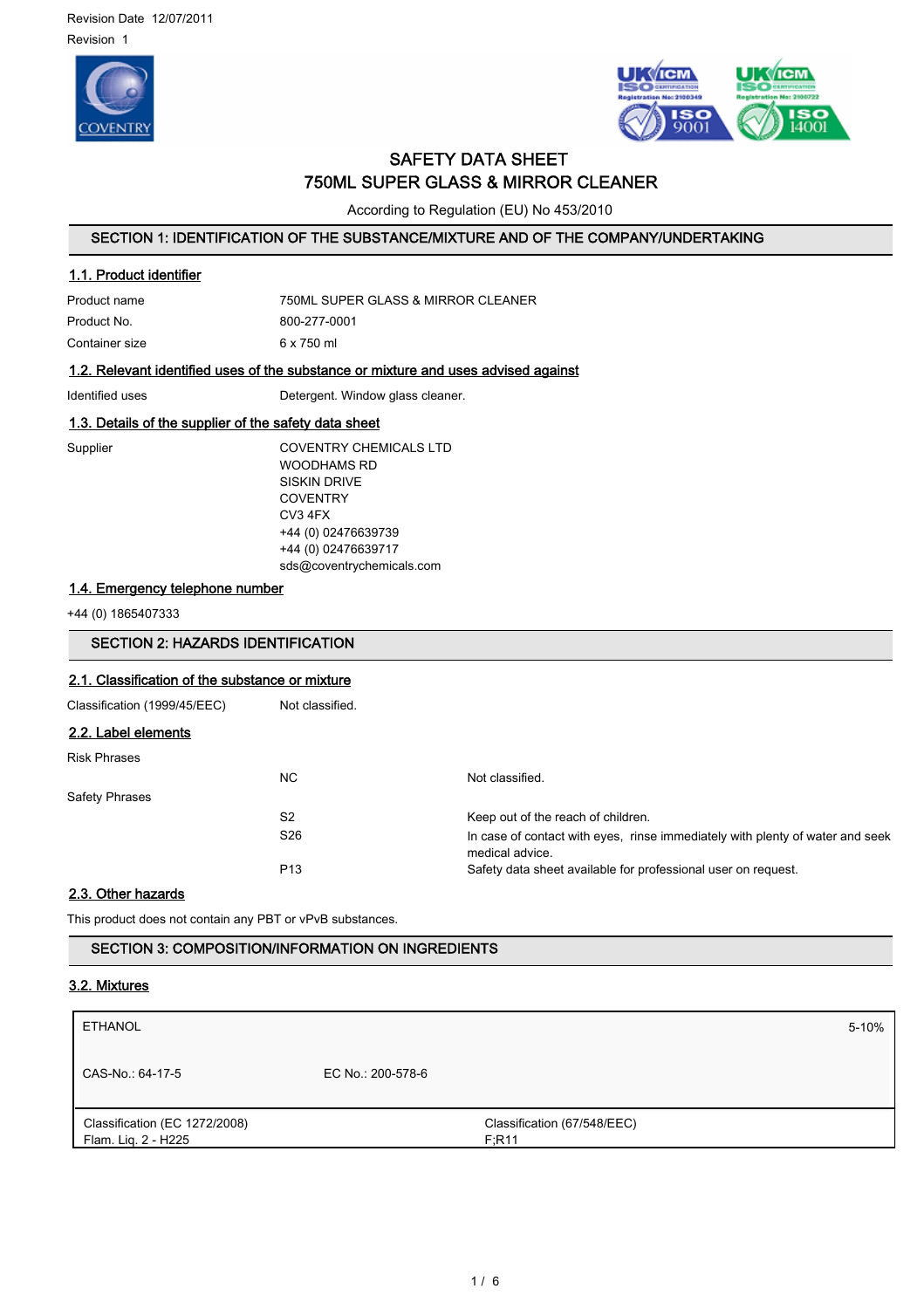| PROPAN-2-OL                                                                                         |                   | $2.5 - 5%$                                               |
|-----------------------------------------------------------------------------------------------------|-------------------|----------------------------------------------------------|
| CAS-No.: 67-63-0                                                                                    | EC No.: 200-661-7 |                                                          |
| Classification (EC 1272/2008)<br>Flam. Lig. 2 - H225<br>Eye Irrit. 2 - H319<br>STOT Single 3 - H336 |                   | Classification (67/548/EEC)<br>F;R11<br>$Xi$ :R36<br>R67 |
| DIPROPYLENE GLYCOL MONOMETHYL ETHER                                                                 |                   | $1 - 2.5%$                                               |
| CAS-No.: 34590-94-8                                                                                 | EC No.: 252-104-2 | Registration Number: 01-2119450011-60-XXXX               |
| Classification (EC 1272/2008)<br>Not classified.                                                    |                   | Classification (67/548/EEC)<br>Not classified.           |

The Full Text for all R-Phrases and Hazard Statements are Displayed in Section 16.

# SECTION 4: FIRST AID MEASURES

### 4.1. Description of first aid measures

Inhalation

Move the exposed person to fresh air at once. Rinse nose and mouth with water. Get medical attention if any discomfort continues. Ingestion

NEVER MAKE AN UNCONSCIOUS PERSON VOMIT OR DRINK FLUIDS! Rinse mouth thoroughly. Get medical attention if any discomfort continues.

Skin contact

Rinse immediately with plenty of water. Remove contaminated clothing. Contact physician if irritation continues.

Eye contact

Immediately flush with plenty of water for up to 15 minutes. Remove any contact lenses and open eyelids widely. If irritation persists: Seek medical attention and bring along these instructions.

#### 4.2. Most important symptoms and effects, both acute and delayed

Skin contact

Prolonged contact may cause redness, irritation and dry skin.

Eye contact

May cause temporary eye irritation.

### 4.3. Indication of any immediate medical attention and special treatment needed

No specific first aid measures noted.

### SECTION 5: FIREFIGHTING MEASURES

# 5.1. Extinguishing media

Extinguishing media

This product is not flammable. Use fire-extinguishing media appropriate for surrounding materials. Foam, carbon dioxide or dry powder.

### 5.2. Special hazards arising from the substance or mixture

Hazardous combustion products

Thermal decomposition or combustion may liberate carbon oxides and other toxic gases or vapours.

## 5.3. Advice for firefighters

Special Fire Fighting Procedures

Keep run-off water out of sewers and water sources. Dike for water control.

Protective equipment for fire-figthers

Self contained breathing apparatus and full protective clothing must be worn in case of fire.

### SECTION 6: ACCIDENTAL RELEASE MEASURES

# 6.1. Personal precautions, protective equipment and emergency procedures

For personal protection, see section 8. In case of spills, beware of slippery floors and surfaces.

## 6.2. Environmental precautions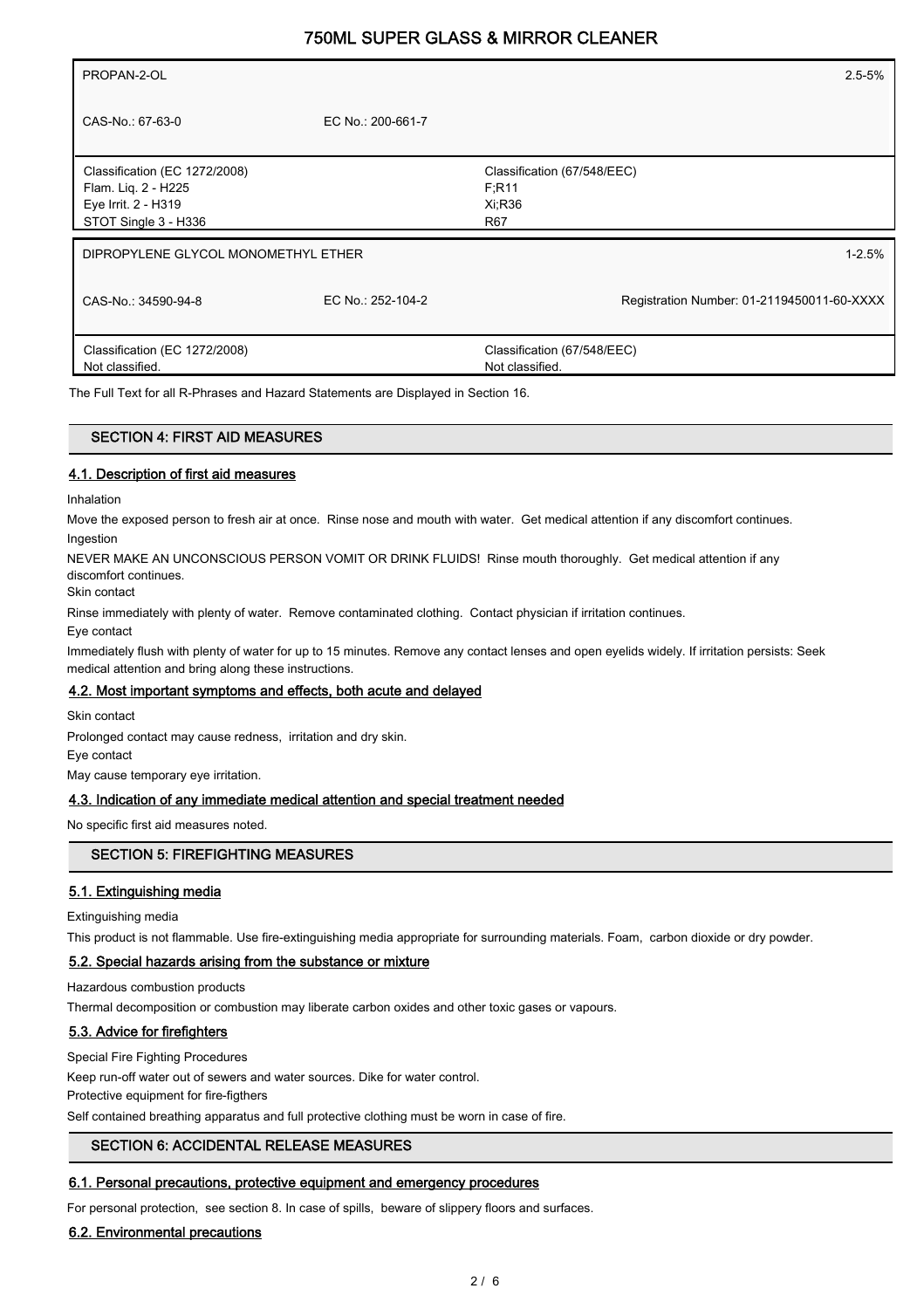Collect and dispose of spillage as indicated in section 13. Do not discharge into drains, water courses or onto the ground.

### 6.3. Methods and material for containment and cleaning up

Stop leak if possible without risk. Absorb in vermiculite, dry sand or earth and place into containers. Flush with plenty of water to clean spillage area. Do not contaminate water sources or sewer.

# 6.4. Reference to other sections

For personal protection, see section 8. See section 11 for additional information on health hazards. For waste disposal, see section 13.

## SECTION 7: HANDLING AND STORAGE

# 7.1. Precautions for safe handling

Provide good ventilation. Avoid contact with skin and eyes. Wear protective clothing as described in Section 8 of this safety data sheet. Good personal hygiene is necessary. Wash hands and contaminated areas with water and soap before leaving the work site. Do not eat, drink or smoke when using the product.

#### 7.2. Conditions for safe storage, including any incompatibilities

Store in tightly closed original container in a dry, cool and well-ventilated place.

### 7.3. Specific end use(s)

The identified uses for this product are detailed in Section 1.2.

# SECTION 8: EXPOSURE CONTROLS/PERSONAL PROTECTION

### 8.1. Control parameters

| <b>Name</b>                                 | <b>STD</b> |           | TWA - 8 Hrs |         | STEL - 15 Min | <b>Notes</b> |
|---------------------------------------------|------------|-----------|-------------|---------|---------------|--------------|
| <b>IDIPROPYLENE GLYCOL MONOMETHYL ETHER</b> |            | $50$ ppm  | 308 mg/m3   |         |               | Sk           |
| <b>ETHANOL</b>                              | <b>WEL</b> | 1000 ppm  | 1920 mg/m3  |         |               |              |
| <b>IPROPAN-2-OL</b>                         | <b>WEL</b> | $400$ ppm | 999 mg/m3   | 500 ppm | 1250 mg/m3    |              |

WEL = Workplace Exposure Limit.

Sk = Can be absorbed through skin.

### 8.2. Exposure controls

Protective equipment



Engineering measures

Provide adequate ventilation.

Respiratory equipment

Respiratory protection not required.

### Hand protection

For prolonged or repeated skin contact use suitable protective gloves. PVC or rubber gloves are recommended. Simple Design for minimal risk.

Eye protection

Wear approved, tight fitting safety glasses where splashing is probable. EN 166

Other Protection

Use barrier creams to prevent skin contact. Wear appropriate clothing to prevent repeated or prolonged skin contact.

#### Hygiene measures

When using do not eat, drink or smoke. Good personal hygiene is necessary. Wash hands and contaminated areas with water and soap before leaving the work site. Use appropriate skin cream to prevent drying of skin. Environmental Exposure Controls

Avoid release to the environment. Users should be aware of environmental considerations and their duties under the environmental protection act. Further information may be found on Government websites: www.dti.gov.uk/access/index/htm and www.envirowise.gov.uk.

# SECTION 9: PHYSICAL AND CHEMICAL PROPERTIES

### 9.1. Information on basic physical and chemical properties

| Appearance | Liquid    |
|------------|-----------|
| Colour     | Blue.     |
| Odour      | Perfumed. |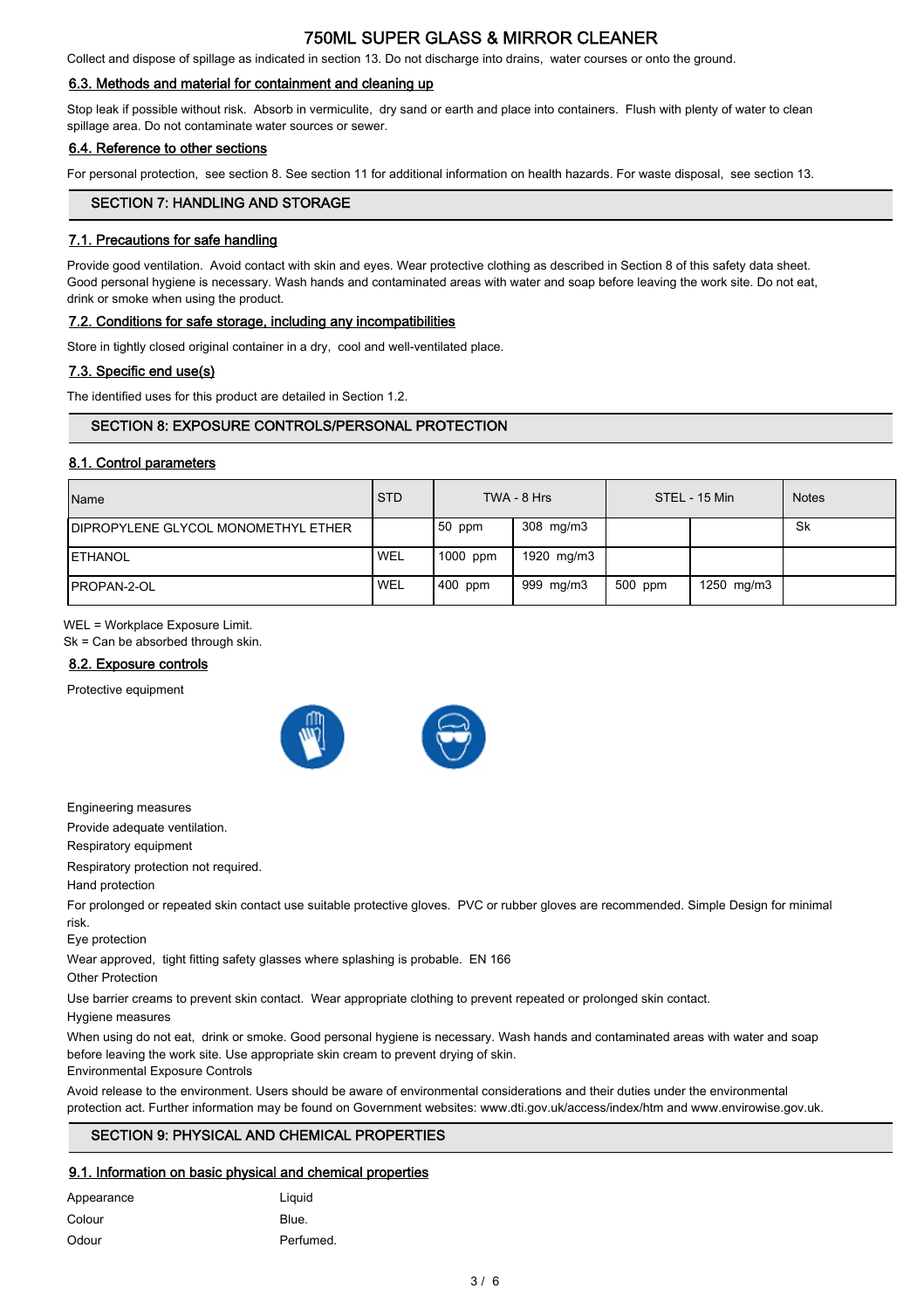Solubility Soluble in water. Initial boiling point and boiling range Not applicable. Melting point (°C) Not applicable. Relative density **D.99 typically @20°C** Bulk Density Not applicable. Vapour density (air=1) Not determined. Vapour pressure Not determined. Evaporation rate Not determined. Evaporation Factor Not applicable. pH-Value, Conc. Solution 3.5 typically Viscosity Not determined. Solubility Value (G/100G H2O@20°C) Not applicable. Decomposition temperature (°C) Not applicable. Odour Threshold, Lower Not applicable. Odour Threshold, Upper Not applicable. Flash point (°C) 37°C CC (Closed cup). Does not support combustion. Auto Ignition Temperature (°C) Not applicable.

Explosive properties Not applicable Oxidising properties Not applicable.

Comments **Information given concerns the concentrated solution.** 

# 9.2. Other information

Not relevant

# SECTION 10: STABILITY AND REACTIVITY

### 10.1. Reactivity

No specific reactivity hazards associated with this product.

# 10.2. Chemical stability

Stable under normal temperature conditions.

# 10.3. Possibility of hazardous reactions

Not applicable.

# 10.4. Conditions to avoid

Avoid exposure to high temperatures or direct sunlight.

# 10.5. Incompatible materials

### Materials To Avoid

No specific, or groups of materials are likely to react to produce a hazardous situation.

# 10.6. Hazardous decomposition products

Fire creates: Carbon monoxide (CO). Carbon dioxide (CO2).

# SECTION 11: TOXICOLOGICAL INFORMATION

### 11.1. Information on toxicological effects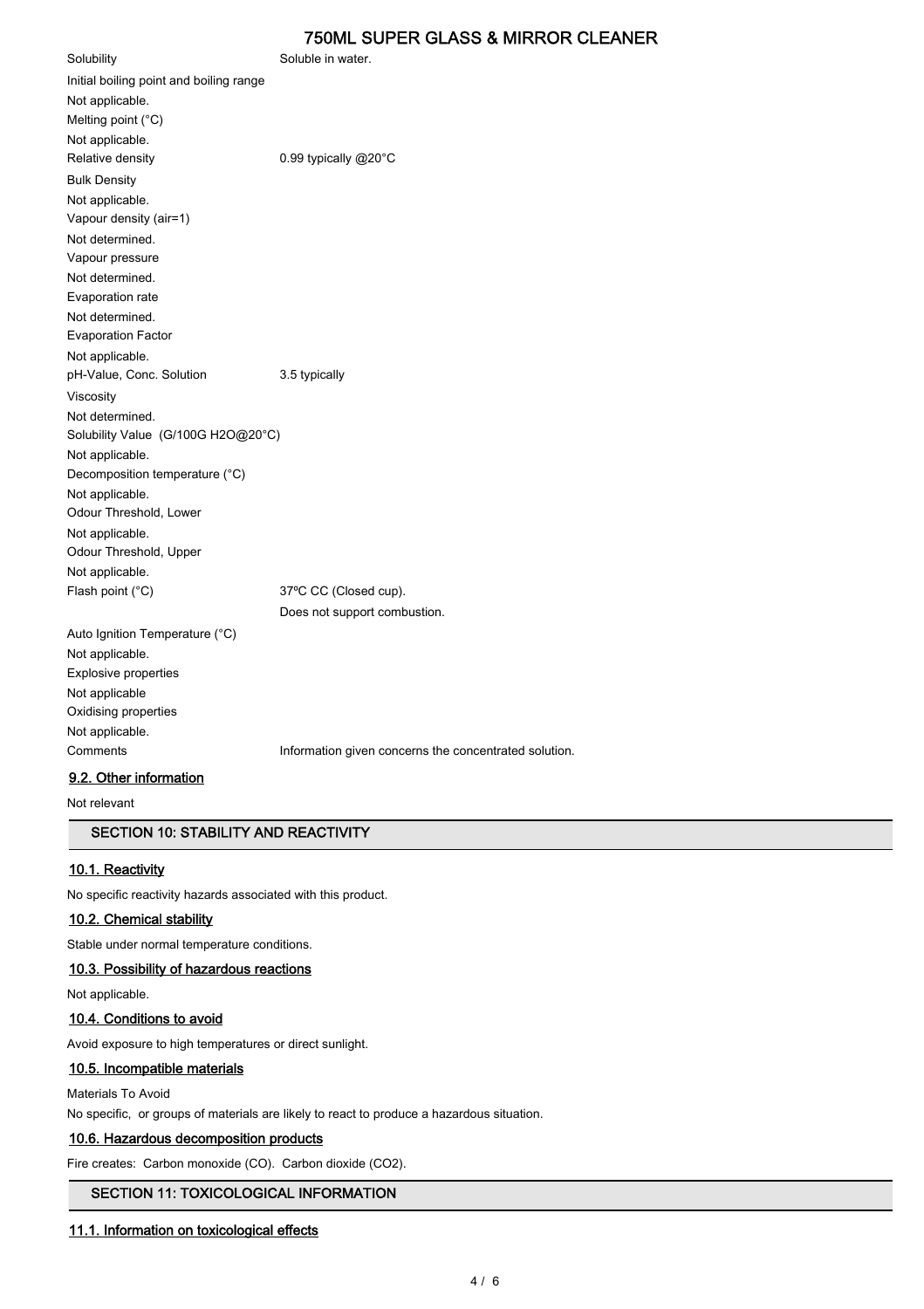General information This product has low toxicity. Only large volumes may have adverse impact on human health. Inhalation No specific health warnings noted. Ingestion May irritate and cause stomach pain, vomiting and diarrhoea. Skin contact Skin irritation is not anticipated when used normally. Repeated exposure may cause skin dryness or cracking. Eye contact May cause temporary eye irritation.

# SECTION 12: ECOLOGICAL INFORMATION

### **Ecotoxicity**

There are no data on the ecotoxicity of this product. Not regarded as dangerous for the environment.

## 12.1. Toxicity

## 12.2. Persistence and degradability

#### Degradability

There are no data on the degradability of this product. The surfactant(s) contained in this preparation complies(comply) with the biodegradability criteria as laid down in Regulation (EC) No.648/2004 on detergents. Data to support this assertion are held at the disposal of the competent authorities of the Member States and will be made available to them, at their direct request or at the request of a detergent manufacturer.

## 12.3. Bioaccumulative potential

Bioaccumulative potential

No data available on bioaccumulation.

## 12.4. Mobility in soil

Mobility:

The product is water soluble and may spread in water systems.

## 12.5. Results of PBT and vPvB assessment

This product does not contain any PBT or vPvB substances.

### 12.6. Other adverse effects

None known.

# SECTION 13: DISPOSAL CONSIDERATIONS

#### General information

Do not discharge into drains, water courses or onto the ground.

### 13.1. Waste treatment methods

Dispose of waste and residues in accordance with local authority requirements. Packaging is recyclable. Wash out containers with water before disposal.

### SECTION 14: TRANSPORT INFORMATION

| Road Transport Notes        | Not Classified  |
|-----------------------------|-----------------|
| <b>Rail Transport Notes</b> | Not classified. |
| Sea Transport Notes         | Not classified. |
| Air Transport Notes         | Not classified. |
|                             |                 |

# 14.1. UN number

### 14.2. UN proper shipping name

### 14.3. Transport hazard class(es)

### 14.4. Packing group

### 14.5. Environmental hazards

### 14.6. Special precautions for user

### 14.7. Transport in bulk according to Annex II of MARPOL73/78 and the IBC Code